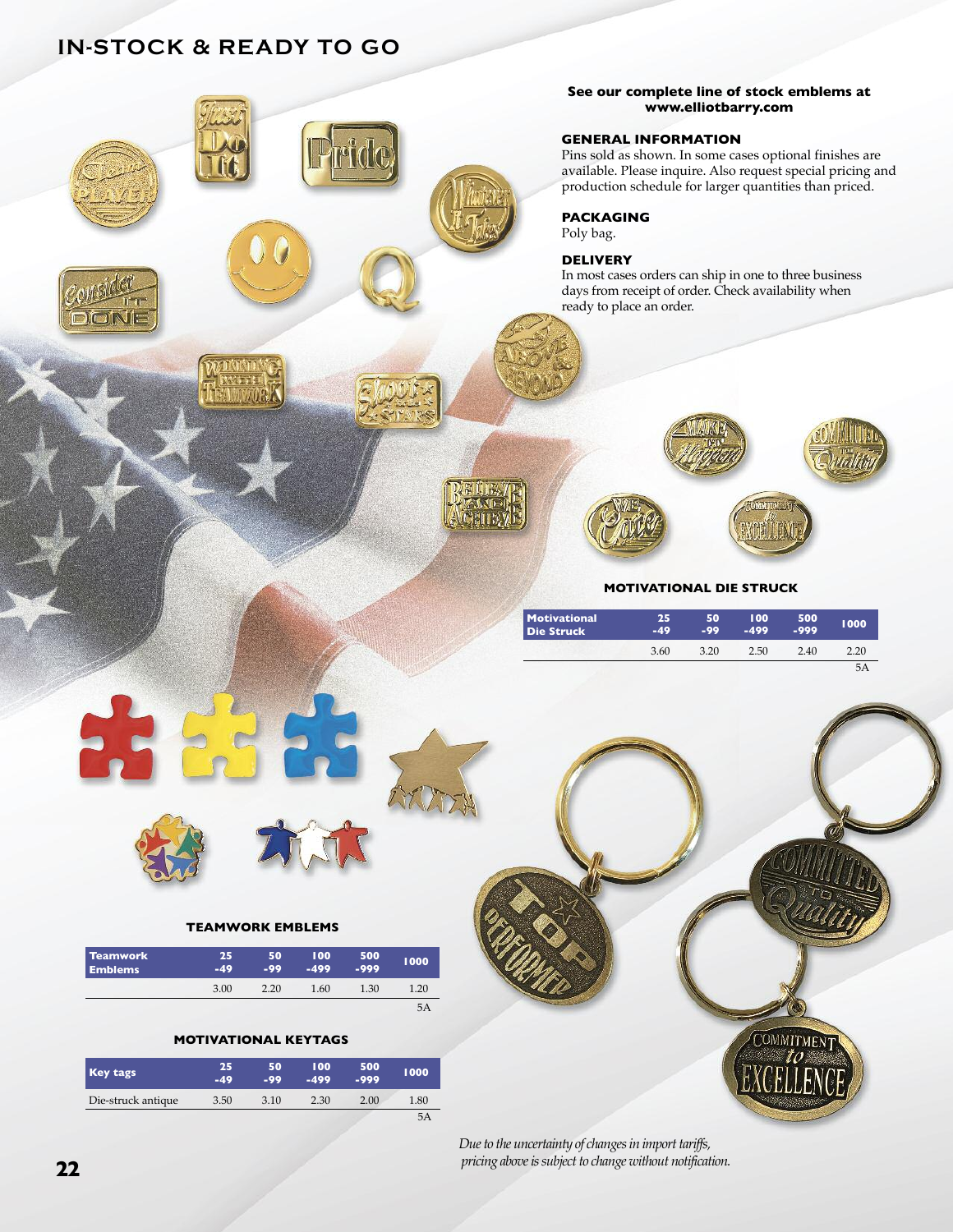## **iN-StocK & rEADY to Go**